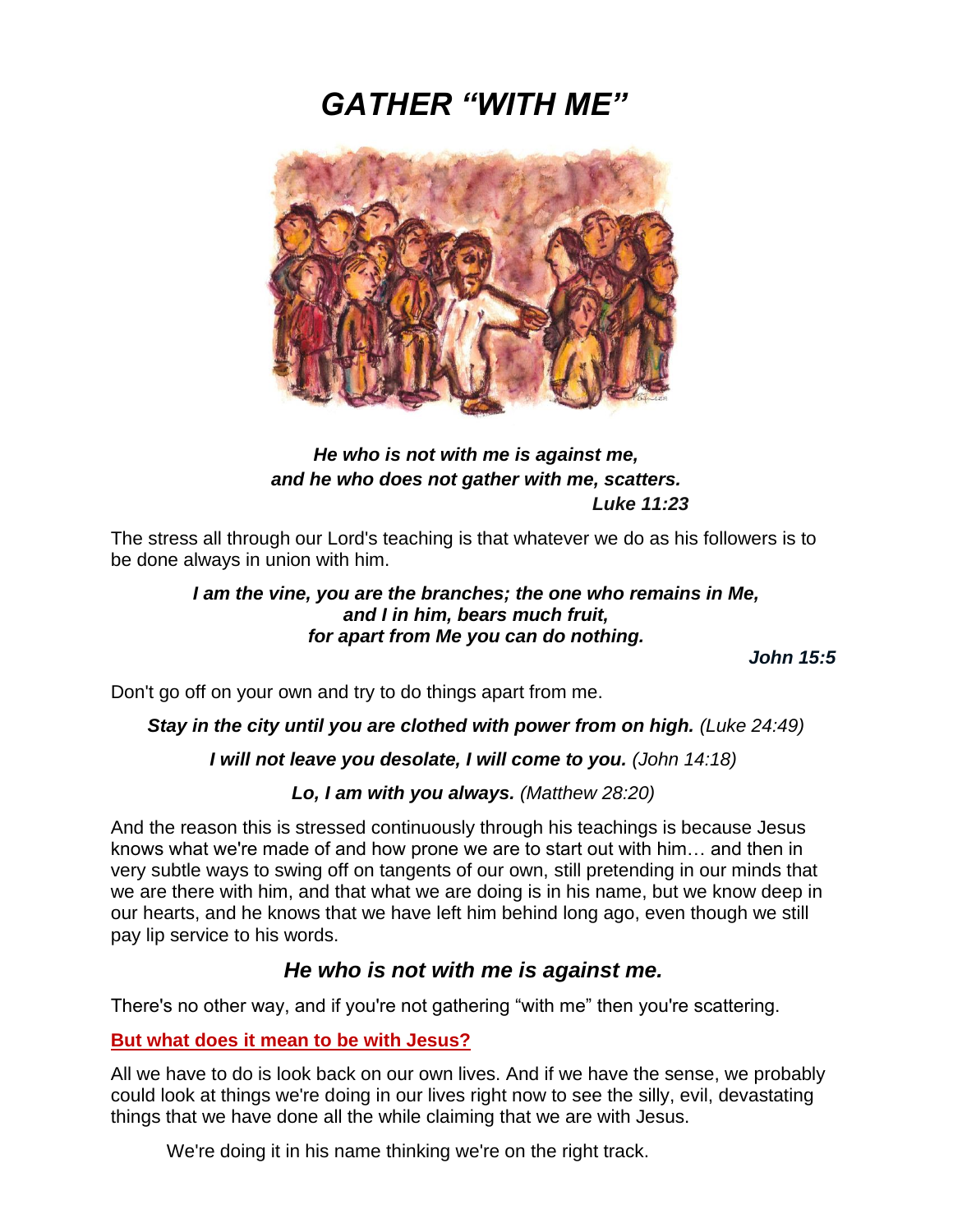

Think of the wicked judgments that we have formed in our hearts against others, the bondage that we had brought people into, and the condemnation that we had heaped on their heads…. all in the name of being "with Jesus".

During the inquisition, when people were burned at the stake for not holding to the right doctrine. Jews were buried alive if they were unwilling to confess Jesus as their Lord. Countless people were put on a torture rack and tortured, right out of their bodies to try to make them confess errors that they didn't even understand, much less never committed.

And among the people who were behind this evil thing were men who spent hours a day going through what they were convinced was prayer. And who were absolutely sure that they were in the will of God.

Now, how can this be that we and others can go off into such unmerciful, ungodly things and still think that we are with Jesus?

The answer is that we have to be able to distinguish very carefully between two kinds of being with Jesus.

There is the "*with"* of the *insider syndrome.*

And there is the "*with"* of the heart.

### **The "with" of the Insider Syndrome**

Now the false "with" of the *insider disease* is when I think that I have an exclusive relationship with Jesus, something very unique and special.

When I think that I'm in the inside circle, it's just me and a few other heavies and Jesus.

And that we experience a relationship with the Lord which others who are less enlightened, less versed in scripture, less humble than we are, less spiritual can't possibly enjoy.



The time Jesus came into the region of Tyre and Sidon and this Canaanite woman came out and cried at the top of her lungs, "*Lord, thou son of David, have mercy on me".* She's not even a Jew, she's a Gentile, but she calls him the son of David. "*My daughter is grievously tormented with a devil".* And Jesus says nothing. And then his disciples come up to him and they beg him, notice what they beg him to do; do they beg him "*Lord, please heal this woman's daughter"* or *"do something for this poor tormented Gentile lady*, "*Help her Lord"?* No, they begged him*, "Lord, send her away, For she crieth after us"." After all, Lord. We're the insiders and she's an outsider, and she's annoying us. Send her off".* At that point, the disciples obviously were convinced that they were insiders, but they were so far away, so wrong, so unmerciful.

The insider was this Canaanite woman. She was actually the insider because she came to him in a way that the disciples had yet to learn (and eventually did learn). She came to him with her need from her heart.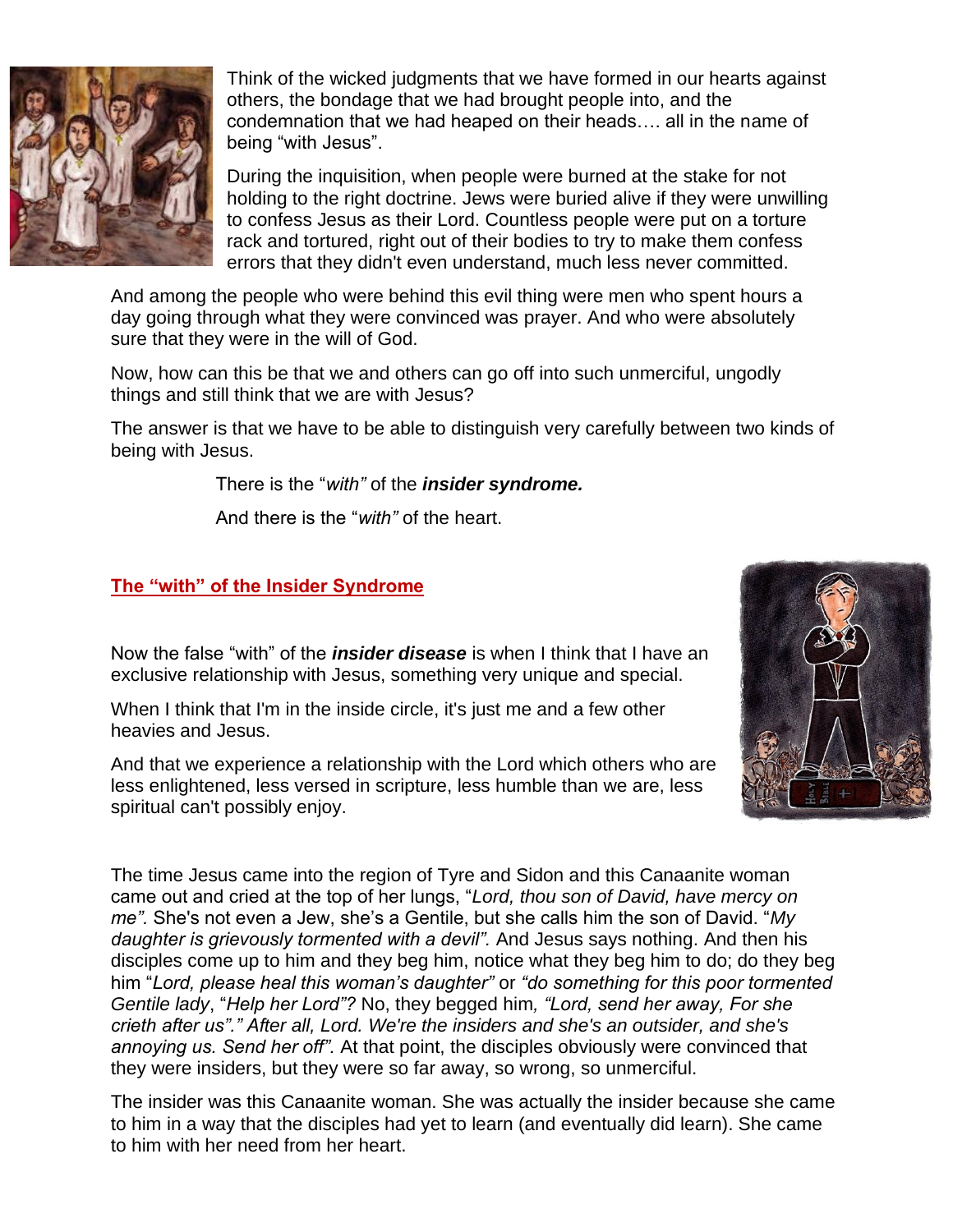Or the time James and John (who were part of the inside 3) come up to Jesus and say, "*Lord, we want you to do for us whatever we ask".* And he says, "*well, what do you*  want", "Lord, Grant, that we may sit one on your right and the other on your left, in your *glory. We want to be with you, Lord. We love to be with you".*

### **But they want to be with him as insiders.**

Then one day they're going down through Samaria toward Jerusalem and they get to a village where the villagers refuse to receive Jesus and his disciples because they're heading to Jerusalem and they're Jews. Again, our two friends, James and John, say, (and we're just like them) "*Lord, do you want us to call down* f*ire from heaven and consume them"? "You know they're trying to treat us as outsiders, let's show who the outsiders really are, Lord"!*

Or the time little children were brought to them so that Jesus would touch them… and again, here come the brave inside disciples rebuking those bringing them*, "get out of here, Jesus doesn't have time for that".* But Jesus, when he saw it was much displeased, very displeased. And he said, *"let the little ones come to me, for of such is the Kingdom of heaven".*

Now whenever we are with Jesus with our hearts, thinking of ourselves, very often secretly, as insiders, we are doing the same thing those disciples are doing.

We're driving people away.

We're misleading them.

We're making it very, very difficult for people to find their way to that mercy, which is found nowhere else but in Jesus.

# *He who is not with me is against me. And he that gathereth not with me, scatters.*

# **The "with" of the Heart**

*"And to be with me what you have to do is leave behind your insider syndrome, your big ego, your spiritual rightness, all your knowledge…and come to me with your barenaked heart, and with your desperate need. If you would only admit it, then you're with me. And when you are with me with your heart in that way, then you will be a door through which people can find their way to me instead of the wall you've so often been, barring them from my presence.*



# *"With your heart... in your heart… draw nearer and be with me first of all at my cross".*

What was it that drew that Canaanite woman? It was nothing but the aroma of Calvary, the aroma of the cross, which her mind surely didn't fully understand. But she sensed that here was healing, here was deliverance, here was help. The cross is what drew her. And it was the cross that drew those bringing the little ones. And it was the cross that drew the blind, and the lame, and the poor, and the maim, the sinners, and the troubled, and the demon possessed, and all the others too. It was the cross that drew them to him.

And finally the disciples too… found their way to the cross.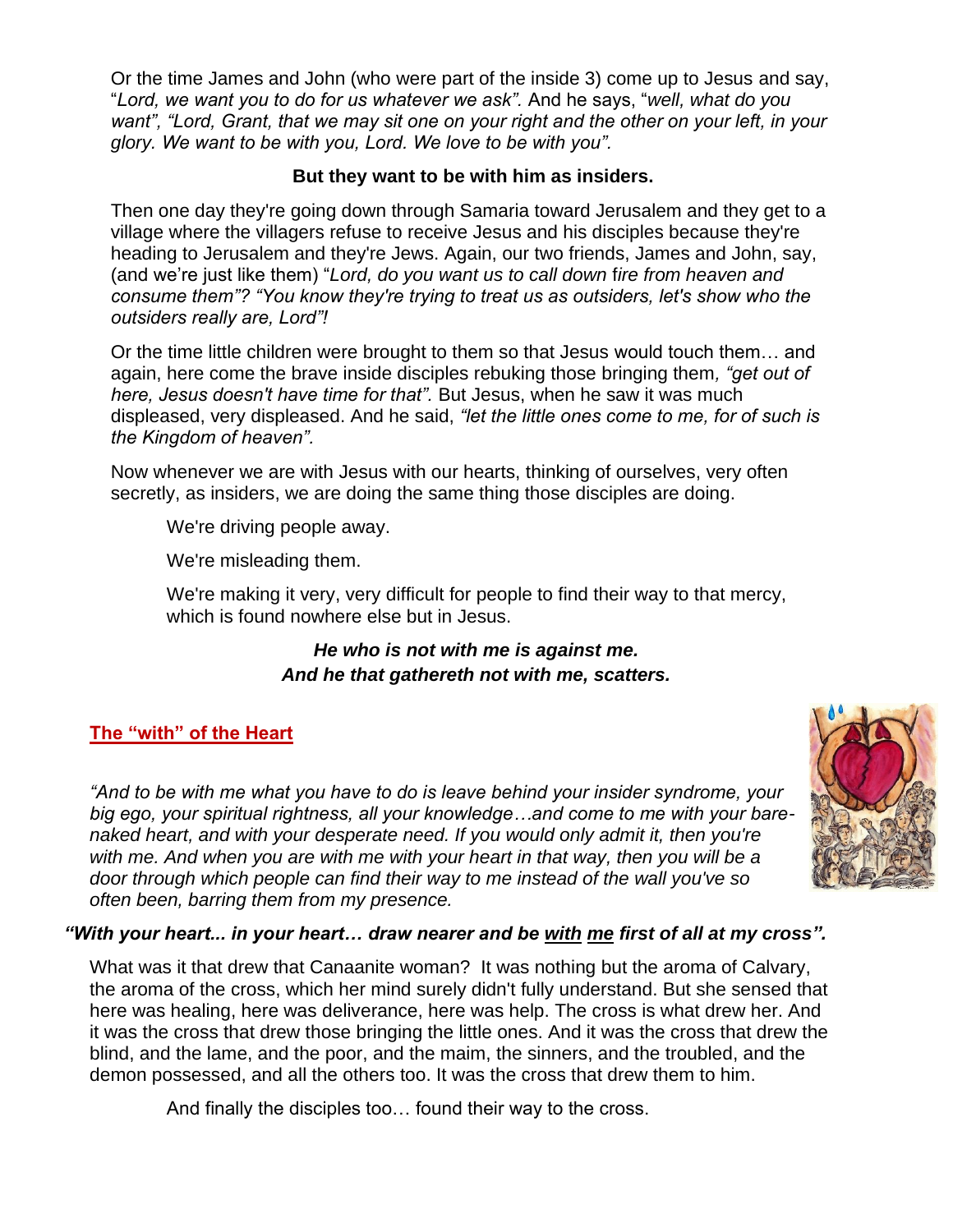Notice the difference between Peter before Calvary and after Calvary. Before Calvary, we see Peter also so often full of this insider thing, "*Lord though all should forsake thee, yet will not I*. *I'm with you, Lord".* But after Calvary, we see that love which was surely there underneath all that bluster. We see that love, which is now the only thing left, and the bluster is gone, the pride is gone, the self-righteousness is gone and we see Peter with nothing but that love.

# *Simon, son of Jonas, do you love me? Lord, you know I love you. Feed my sheep.*



Now it's a love that has been brought through the blood of the Cross, tried in the fire, cleansed by that fire of suffering, down into the depth of Calvary and brought back up again alive. And that was the thing, that love of Calvary that really brought Peter to life and enabled him to come to Jesus and be close to him in a way that he never knew before.

And it's at that point when we find ourselves truly at the foot of the Cross that we experience a fellowship with Jesus that can be known nowhere else. And this does not happen just at the beginning of your walk with Jesus, it goes on and on and on. And the minute you think you've come to the place where you don't need to be at Calvary anymore, you're in trouble.

*You know that you were ransomed from the futile ways inherited from your fathers, not with perishable things such as silver and gold, but with the precious blood of Christ, like that of a lamb without blemish or spot. He was destined from before the foundation of the world, but was made manifest at the end of the times for your sake, through him you have confidence in God who raised him from the dead and gave him glory so that your faith and hope are in God.*

*I Peter 1:18-21*

**Our Lord is telling us… draw** *with me***, come** *with me***, be nearer in your heart.**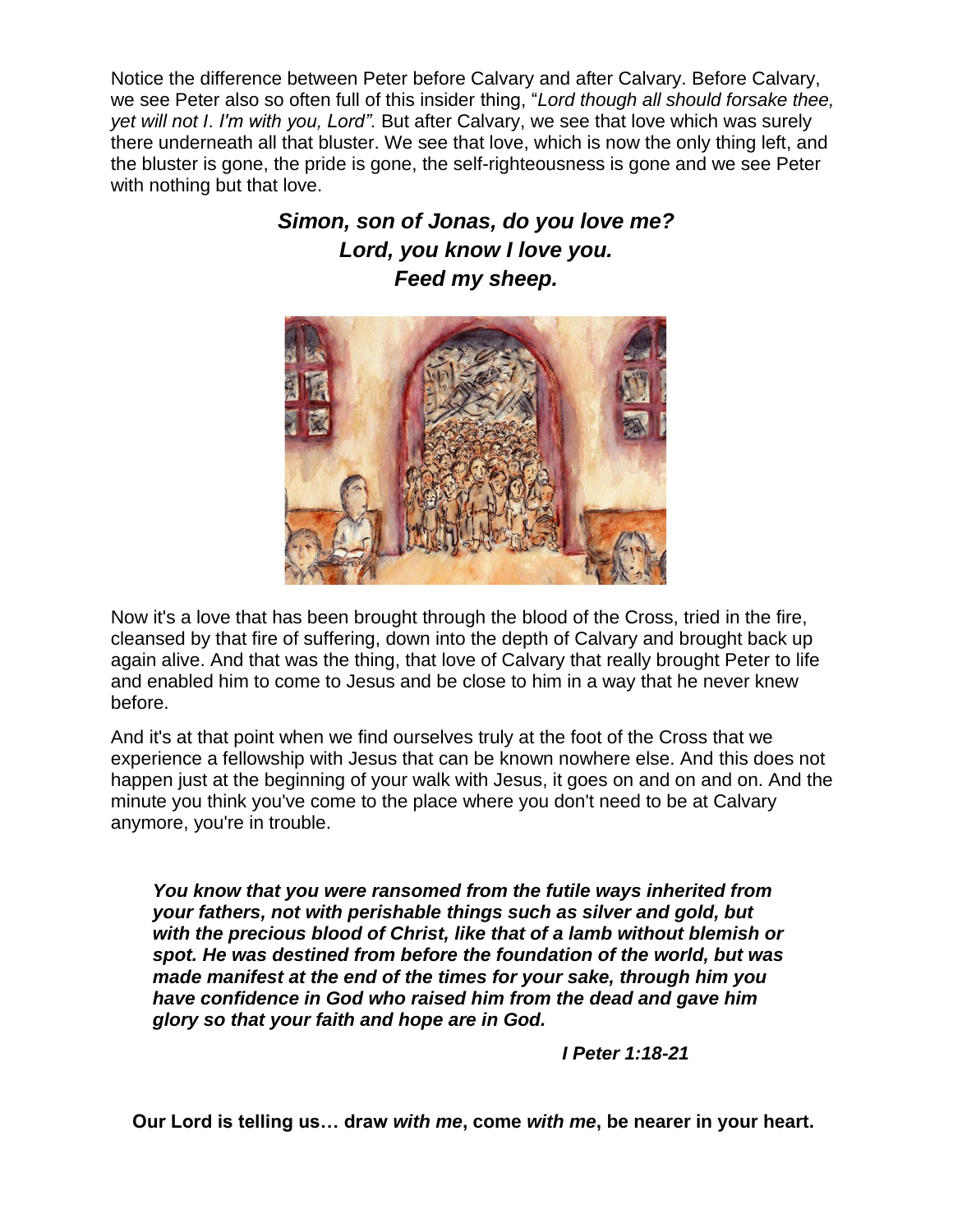### **Be with me, through the mercy of God**

There's absolutely no way that we can understand who Jesus is, or have any sense of what he's about, what he's doing until we open our hearts to God's mercy. And we begin to appreciate what that is.

When the Pharisees, who know their scriptures and know all about God, begin to condemn Jesus for having dinner with a rich tax collector, a sinner. And Jesus' answer is "*go and learn what this means. I desire mercy and not sacrifice"*…he's quoting Hosea 6:6. In Chapter 12 of Matthew we see the same thing these guys come again. Now they catch Jesus red hot, he's broken the commandment of the Sabbath. He's broken the Sabbath. He and his disciples are going through the grain fields, plucking the grain. "*Now we know you've broken scripture. Now you've done it".* And Jesus's answer to these guys "*if you had learned, if you had known what this means. I desire mercy and not sacrifice, you would not have condemned the guiltless".*

And in these answers to the Pharisees, Jesus is surely talking to us.

You want to know who I am?

You want to get some sense of what I'm doing?

You want to be part of what I am?

Go and learn…



### **I will have mercy, not sacrifice.**

Take into your heart Psalm 117, the shortest Psalm. Memorize it.

### *Oh praise the Lord, all ye nations praise him, all ye people for his merciful kindness is great toward us, and the truth of the Lord Endureth forever.*

### *Praise ye the Lord.*

When we open our hearts to that merciful kindness, which is great toward us, we will begin to understand what his truth is. And the mercy and the truth are always together, always. And when we appreciate his mercy, then we begin to see Jesus, to know him, and to love him, and to follow him, and we won't be so busy picking at everything else. We'll be just so busy praising and thanking him and doing his merciful will that our lives will be fulfilled. We won't have to try to fulfill ourselves in picking out all the specs from our brothers' eyes.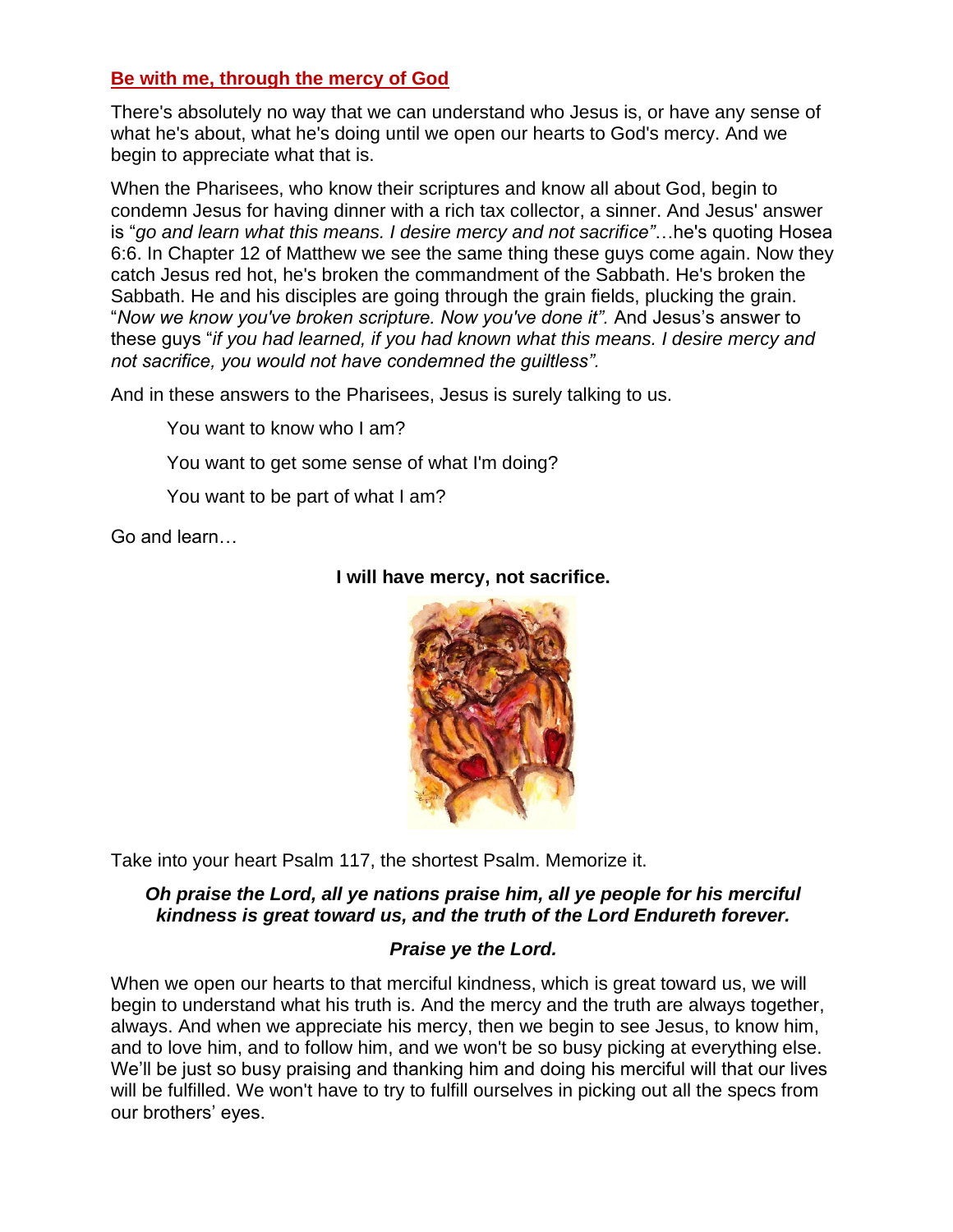### **Be with Me through the Holy Spirit**

Finally, Jesus is saying to us also in our hearts, be with me, through the Holy Spirit.

### *Now when they saw the boldness of Peter and John, and perceived that they were uneducated, common men, they wondered, and they recognized that they had been with Jesus.*

When had they been with Jesus five years ago, two months ago last week? That may all be true, but the significant thing was that these men were *with Jesus* right up to that moment.

They were *with Jesus* as they stood before the council.

They were *with Jesus* when they were locked up in jail.

They were *with Jesus* all the time through the Holy Spirit.

When they're released, they go back to their brothers and sisters and together they all pray.

*And now, Lord, look upon their threats, and grant to thy servants to speak thy word with all boldness, while thou stretchest out thy hand to heal, and signs and wonders are performed through the name of thy holy servant Jesus." And when they had prayed, the place in which they were gathered together was shaken; and they were all filled with the Holy Spirit and spoke the word of God with boldness.*

### *Acts 4:29-31*

Now the Spirit that was in that place, that shook those walls, and that filled those Saints …is among us now. And the one desire of the Spirit is that we should be able to draw near to Jesus with our hearts.

### *He that is not with me is against me. And he that gathered not with me scattereth*

It's probably true that there's more gathering going on, ostensibly, in the name of the Lord on the earth at this moment than at any time since the Apostolic days. All kinds of gathering is taking place. People are being gathered into this and into that.

Very soon God himself will make it clear, it is up to him to determine this, not us,

How much of this gathering was gathering?

How much of it was scattering?

How much of it was life?

How much was death?

How much was building up and edifying the body?

How much was actually tearing down and destroying and splitting and dividing the body?